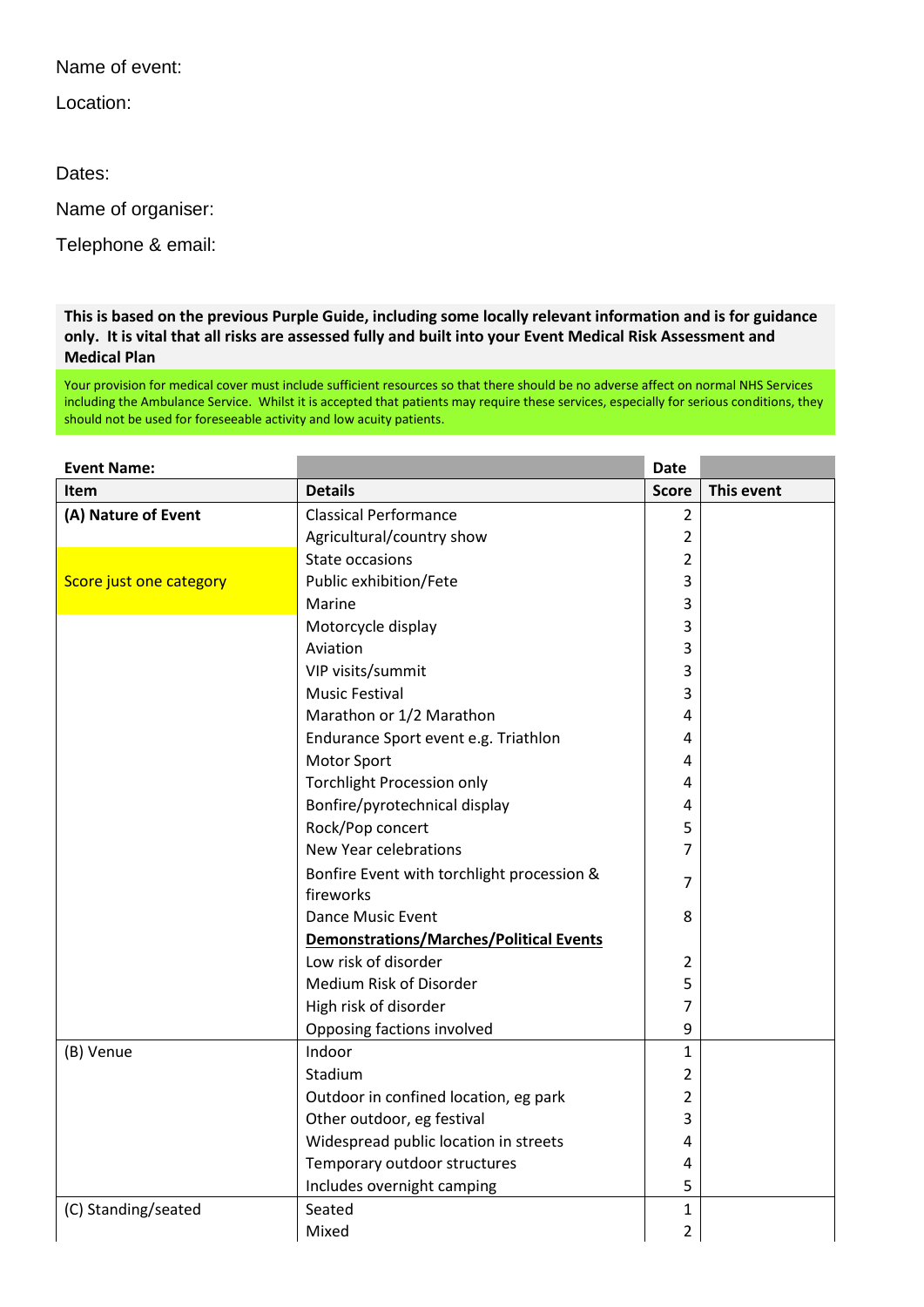|                                 | Standing                                   | 3              |            |
|---------------------------------|--------------------------------------------|----------------|------------|
| (D) Audience Profile            | Full mix, in family groups                 | $\overline{2}$ |            |
|                                 | Full mix, not family groups                | 3              |            |
|                                 | Predominately young adults                 | 3              |            |
|                                 | Predominately children and teenagers       | 4              |            |
|                                 | Predominately elderly                      | 4              |            |
|                                 | Full mix, rival factions                   | 5              |            |
|                                 |                                            |                |            |
|                                 |                                            |                |            |
| Add A+B+C+D                     | <b>Total Score for Table 1</b>             |                |            |
| Item                            | <b>Details</b>                             | <b>Score</b>   | This event |
| (E) Past history                | Good data, low casualty rate previously    | $-1$           |            |
|                                 | (Less than 0.25%)                          |                |            |
|                                 | Good data, medium casualty rate previously | 1              |            |
| Only if same event and location | (0.25 to 0.5%)                             |                |            |
|                                 | Good data, high casualty rate previously   | 3              |            |
|                                 | (More than 0.5%)                           |                |            |
|                                 | First event no data                        | 3              |            |
| (F) Expected numbers            | < 1000                                     | 1              |            |
|                                 | < 3000                                     | 2              |            |
|                                 | < 5000                                     | 8              |            |
|                                 | < 10,000                                   | 12             |            |
|                                 | < 20,000                                   | 16             |            |
|                                 | < 30,000                                   | 20             |            |
|                                 | < 40,000                                   | 24             |            |
|                                 | < 60,000                                   | 28             |            |
|                                 | < 80,000                                   | 34             |            |
|                                 | < 100,000                                  | 42             |            |
|                                 | < 200,000                                  | 50             |            |
|                                 | < 300,000                                  | 58             |            |
| Add E+F                         | <b>Total Score for Table 2</b>             |                |            |

| <b>Item</b>                                              | <b>Details</b>                                 | <b>Score</b> | This event |
|----------------------------------------------------------|------------------------------------------------|--------------|------------|
| (G) Expected queuing                                     | Less than 4 hours                              |              |            |
| or Standing during event                                 | More than 4 hours                              |              |            |
|                                                          | More than 12 hours                             | 3            |            |
| (H) Likely weather conditions                            | $>$ 20 <sup>0</sup> degrees Celsius            | 3            |            |
| (Outdoor Events)                                         | $10-20$ <sup>o</sup> degrees Celsius           |              |            |
|                                                          | $<$ 10 $0$ degrees Celsius                     | 2            |            |
|                                                          | Persistent rain                                | 2            |            |
| (I) Proximity to                                         | Less than 30 min by road                       | 0            |            |
| *Trauma Unit (TU) or Major<br><b>Trauma Centre (MTC)</b> | More than 30 min by road                       | 2            |            |
| (J) Profile of definitive care                           | Choice of TU or MTC (less than 30 mins travel) | 1            |            |
|                                                          | <b>MTC</b>                                     |              |            |
|                                                          | TU                                             | 2            |            |
|                                                          | <b>Emergency Department</b>                    | 3            |            |
| (K) Additional hazards                                   | Carnival                                       | 1            |            |
|                                                          | <b>Helicopters</b>                             | 1            |            |
|                                                          | Motor sport                                    | 1            |            |
|                                                          | Parachute display                              | 1            |            |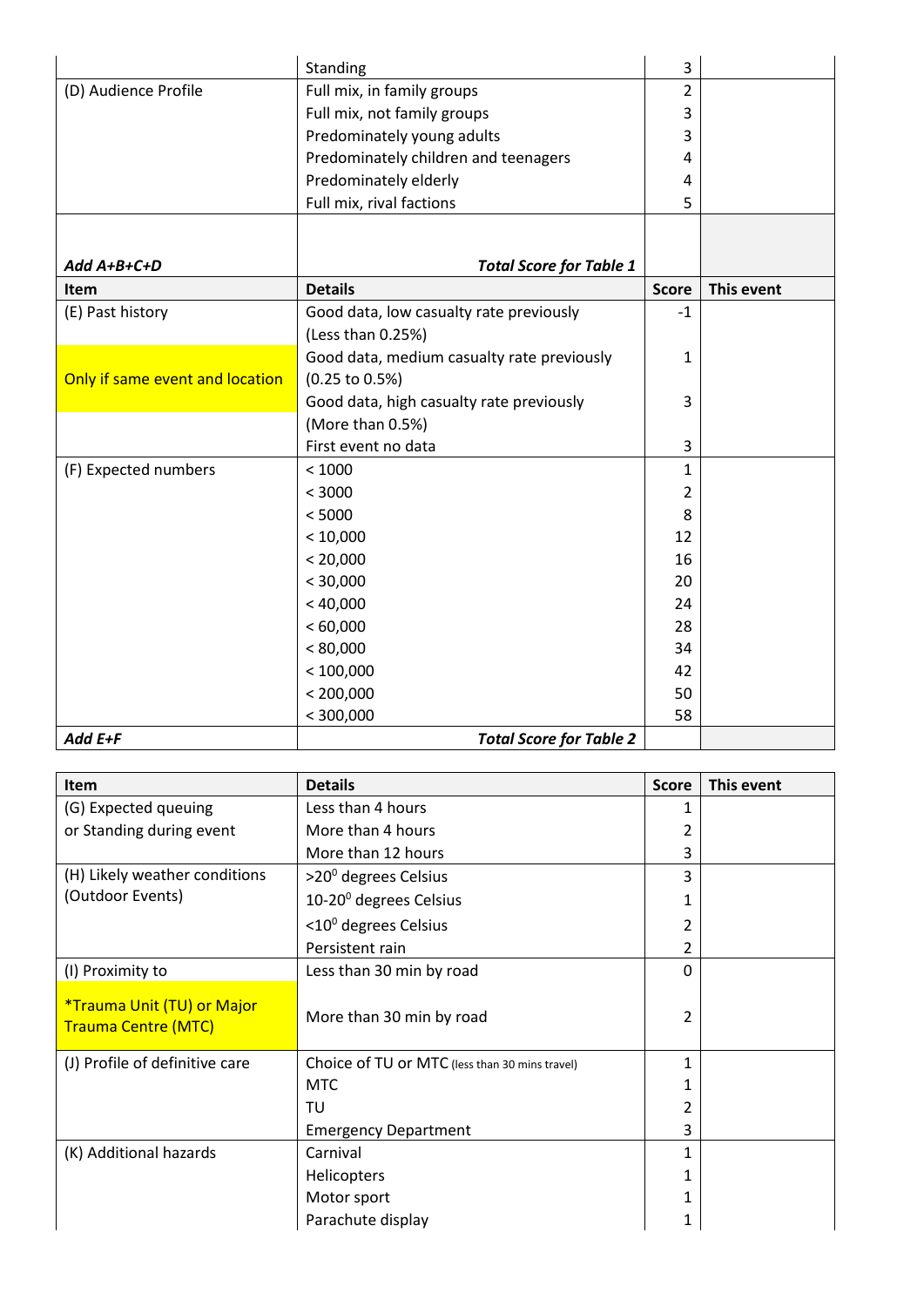|                                   | <b>Street Theatre</b>          |      |  |
|-----------------------------------|--------------------------------|------|--|
| (L) Additional on-site facilities | Suturing                       | -2   |  |
|                                   | X-Ray                          | -2   |  |
|                                   | <b>Minor Surgery</b>           | $-2$ |  |
|                                   | Plastering                     | -2   |  |
|                                   | Psychiatric/GP facilities      | -2   |  |
| Add G+H+I+J+K subtract L          | <b>Total score for Table 3</b> |      |  |
|                                   |                                |      |  |

**Overall calculation Add the total scores for Tables 1+2+3**

\* **Major Trauma Centr**e - RSCH Brighton

**Trauma Unit**s - Conquest, Redhill, Ashford, Worthing, Chichester & Tunbridge Wells

Event Name: **Date of the Contract Act of the Contract Act of the Contract Act of the Contract Act of the Contract Act of the Contract Act of the Contract Act of the Contract Act of the Contract Act of the Contract Act of t** 

**0** 00-Jan-00

Score **0** 

| Score     | <b>Ambulance</b>                                                                                                                                                       | <b>First Aider</b> | <b>Ambulance</b><br><b>Personnel (Crew)</b> | Doctor/<br><b>Paramedic</b><br><b>Pract/Nurse Pract</b> | Nurse or Paramedic | <b>NHS Ambulance</b><br><b>Manager</b> | <b>Support Unit</b> |
|-----------|------------------------------------------------------------------------------------------------------------------------------------------------------------------------|--------------------|---------------------------------------------|---------------------------------------------------------|--------------------|----------------------------------------|---------------------|
| $20$      | $\Omega$                                                                                                                                                               | 4                  | 0                                           |                                                         | <sup>0</sup>       | $\Omega$                               | $\mathbf{0}$        |
| $21 - 25$ |                                                                                                                                                                        | 6                  |                                             | n                                                       | U                  | Visit                                  | 0                   |
| 26-30     |                                                                                                                                                                        | 8                  |                                             |                                                         |                    | Visit                                  | 0                   |
| $31 - 35$ |                                                                                                                                                                        | 12                 | 4                                           |                                                         |                    |                                        | $\Omega$            |
| 36-40     |                                                                                                                                                                        | 20                 | 6                                           |                                                         | 4                  |                                        | $\Omega$            |
| 41-50     |                                                                                                                                                                        | 40                 | 8                                           |                                                         | ь                  |                                        |                     |
| $51-60$   |                                                                                                                                                                        |                    |                                             |                                                         |                    |                                        |                     |
| 61-65     | Full medical resourcing plan required: To be agreed by Event Organiser and provider.<br>Reviewed By NHS Ambulance Service and advice provided to Safety Advisory Group |                    |                                             |                                                         |                    |                                        |                     |
| 66-70     |                                                                                                                                                                        |                    |                                             |                                                         |                    |                                        |                     |
| $71 - 75$ |                                                                                                                                                                        |                    |                                             |                                                         |                    |                                        |                     |
| $>75$     |                                                                                                                                                                        |                    |                                             |                                                         |                    |                                        |                     |

| Ambulance                                                       | Fully equipped including defibrillator. At least one in three vehicles should be crewed by a<br>paramedic |
|-----------------------------------------------------------------|-----------------------------------------------------------------------------------------------------------|
| <b>First Aider</b>                                              | To nationally recognised standards as laid out in Purple Guide                                            |
| <b>Ambulance Personnel</b>                                      | Qualified to Paramedic, IHCD Technician, ECSW or ETA (St John or BRCS) standard                           |
| <b>Doctor (Or Paramedic Practitioner or Nurse Practitioner)</b> | Suitably qualified, practicing and registered by GMC, NMC or HCPC                                         |
| <b>Nurse or Paramedic</b>                                       | Currently registered by NMC or HCPC                                                                       |
| <b>NHS Ambulance Manager</b>                                    | Suitably qualified Commander at appropriate level                                                         |
| <b>Support Unit</b>                                             | Control or equipment carrier as required                                                                  |

**Notes for event managers**

First Aiders must be dedicated to that role only. Others who are undertaking another role e.g. Security Guard, but are qualified DO NOT count in numbers for establishment Ambulance providers must be CQC Registered organisations

You must provide sufficient resources so as not to impact local NHS resources or ambulance services

You must provide appropriate and suitable facilities for medical rooms/first aid posts

For Marathons and other Endurance Sporting events, there should be a defibrillator available within 4 minutes of any point on the course

Some events will be regulated by individual sports governing body regulations who may insist on minimum standards